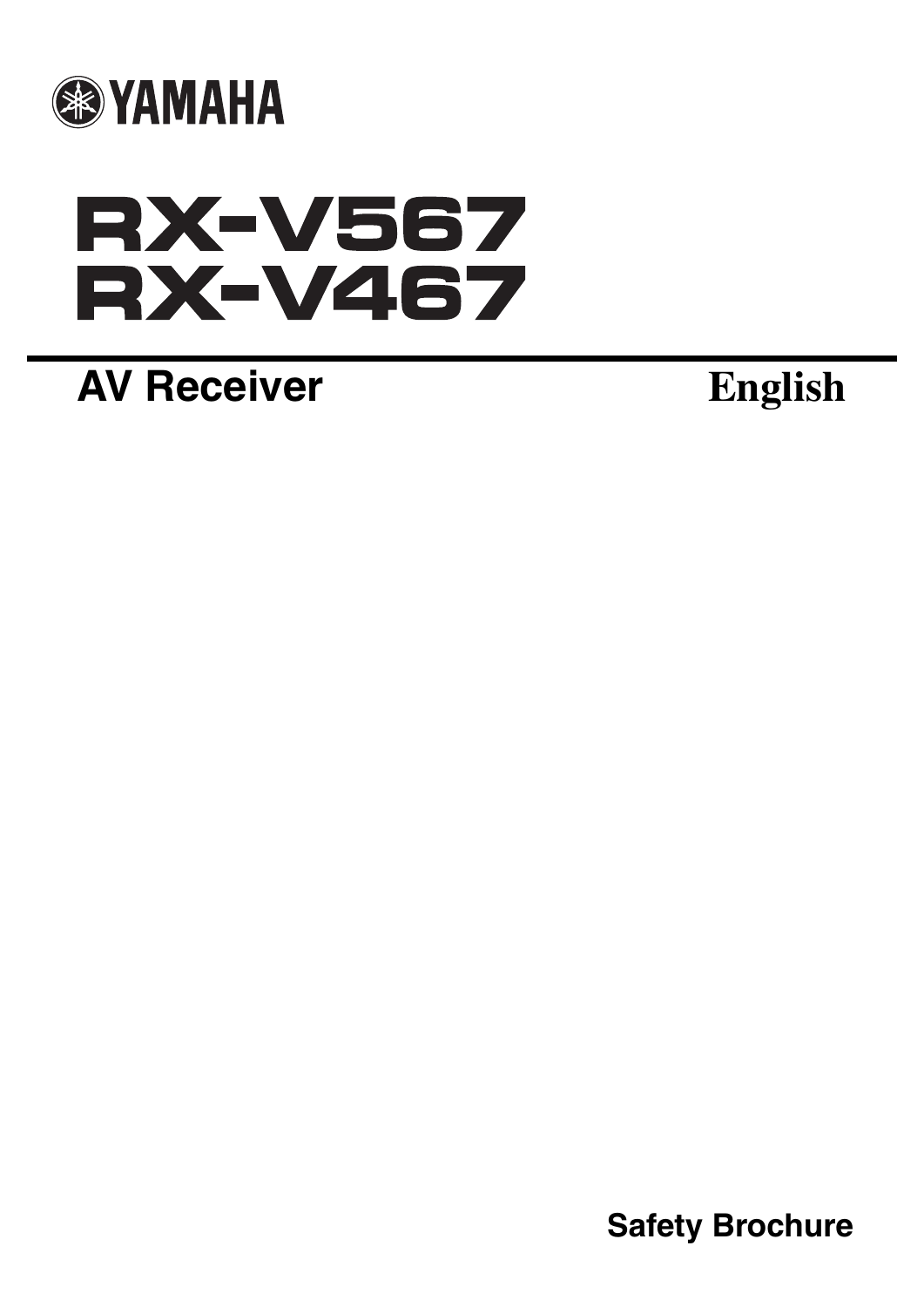# **IMPORTANT SAFETY INSTRUCTIONS**



PARTS INSIDE. REFER SERVICING TO QUALIFIED SERVICE PERSONNEL.

#### • Explanation of Graphical Symbols



The lightning flash with arrowhead symbol, within an equilateral triangle, is intended to alert you to the presence of uninsulated "dangerous voltage" within the product's enclosure that may be of sufficient magnitude to constitute a risk of electric shock to persons.



The exclamation point within an equilateral triangle is intended to alert you to the presence of important operating and maintenance (servicing) instructions in the literature accompanying the appliance.

- **1** Read these instructions.
- **2** Keep these instructions.
- **3** Heed all warnings.
- **4** Follow all instructions.
- **5** Do not use this apparatus near water.
- **6** Clean only with dry cloth.
- **7** Do not block any ventilation openings. Install in accordance with the manufacturer's instructions.
- **8** Do not install near any heat sources such as radiators, heat registers, stoves, or other apparatus (including amplifiers) that produce heat.
- **9** Do not defeat the safety purpose of the polarized or grounding-type plug. A polarized plug has two blades with one wider than the other. A grounding type plug has two blades and a third grounding prong. The wide blade or the third prong are provided for your safety. If the provided plug does not fit into your outlet, consult an electrician for replacement of the obsolete outlet.
- **10** Protect the power cord from being walked on or pinched particularly at plugs, convenience receptacles, and the point where they exit from the apparatus.
- **11** Only use attachments/accessories specified by the manufacturer.
- **12** Use only with the cart, stand, tripod, bracket, or table specified by the manufacturer, or sold with the apparatus. When a cart is used, use caution when moving the cart/apparatus combination to avoid injury from tip-over.



- **13** Unplug this apparatus during lightning storms or when unused for long periods of time.
- **14** Refer all servicing to qualified service personnel. Servicing is required when the apparatus has been damaged in any way, such as power-supply cord or plug is damaged, liquid has been spilled or objects have fallen into the apparatus, the apparatus has been exposed to rain or moisture, does not operate normally, or has been dropped.

## **FCC INFORMATION (for US customers)**

- **1 IMPORTANT NOTICE: DO NOT MODIFY THIS UNIT!** This product, when installed as indicated in the instructions contained in this manual, meets FCC requirements. Modifications not expressly approved by Yamaha may void your authority, granted by the FCC, to use the product.
- **2 IMPORTANT:** When connecting this product to accessories and/or another product use only high quality shielded cables. Cable/s supplied with this product MUST be used. Follow all installation instructions. Failure to follow instructions could void your FCC authorization to use this product in the USA.
- **3 NOTE:** This product has been tested and found to comply with the requirements listed in FCC Regulations, Part 15 for Class "B" digital devices. Compliance with these requirements provides a reasonable level of assurance that your use of this product in a residential environment will not result in harmful interference with other electronic devices.

This equipment generates/uses radio frequencies and, if not installed and used according to the instructions found in the users manual, may cause interference harmful to the operation of other electronic devices.

Compliance with FCC regulations does not guarantee that interference will not occur in all installations. If this product is found to be the source of interference, which can be determined by turning the unit "OFF" and "ON", please try to eliminate the problem by using one of the following measures:

Relocate either this product or the device that is being affected by the interference.

Utilize power outlets that are on different branch (circuit breaker or fuse) circuits or install AC line filter/s.

In the case of radio or TV interference, relocate/reorient the antenna. If the antenna lead-in is 300 ohm ribbon lead, change the lead-in to coaxial type cable.

If these corrective measures do not produce satisfactory results, please contact the local retailer authorized to distribute this type of product. If you can not locate the appropriate retailer, please contact Yamaha Electronics Corp., U.S.A. 6660 Orangethorpe Ave, Buena Park, CA 90620.

The above statements apply ONLY to those products distributed by Yamaha Corporation of America or its subsidiaries.

#### A **(Power key)**

Turns on the power of this unit or sets it to the standby mode.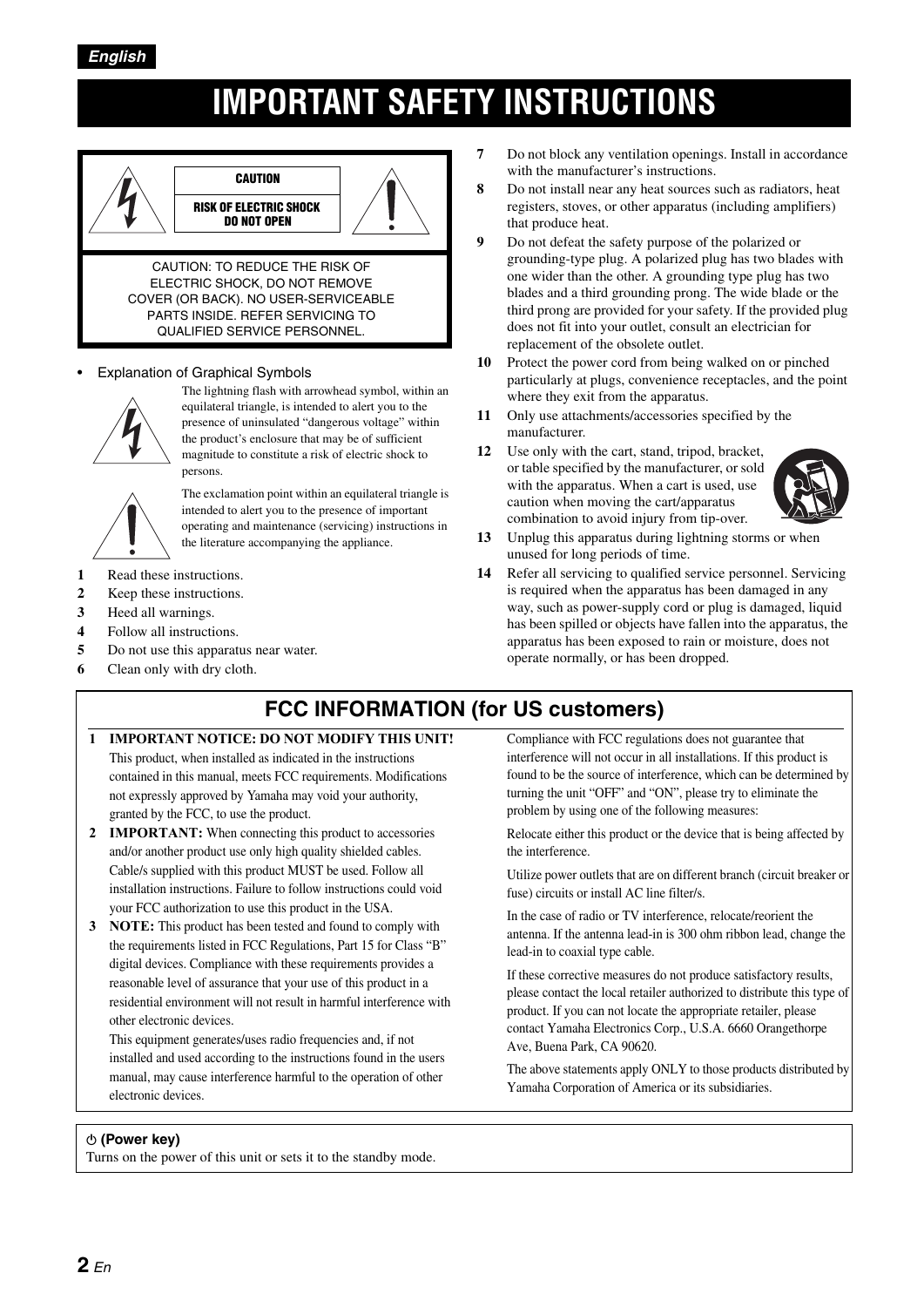# **CAUTION: READ THIS BEFORE OPERATING YOUR UNIT.**

- 1 To assure the finest performance, please read this manual carefully. Keep it in a safe place for future reference.
- 2 Install this sound system in a well ventilated, cool, dry, clean place - away from direct sunlight, heat sources, vibration, dust, moisture, and/or cold. For proper ventilation, allow the following minimum clearances.

Top: 30 cm, Rear: 20 cm, Sides: 20 cm

- 3 Locate this unit away from other electrical appliances, motors, or transformers to avoid humming sounds.
- 4 Do not expose this unit to sudden temperature changes from cold to hot, and do not locate this unit in an environment with high humidity (i.e. a room with a humidifier) to prevent condensation inside this unit, which may cause an electrical shock, fire, damage to this unit, and/or personal injury.
- 5 Avoid installing this unit where foreign object may fall onto this unit and/or this unit may be exposed to liquid dripping or splashing. On the top of this unit, do not place:
	- Other components, as they may cause damage and/or discoloration on the surface of this unit.
	- Burning objects (i.e. candles), as they may cause fire, damage to this unit, and/or personal injury.
	- Containers with liquid in them, as they may fall and liquid may cause electrical shock to the user and/or damage to this unit.
- 6 Do not cover this unit with a newspaper, tablecloth, curtain, etc. in order not to obstruct heat radiation. If the temperature inside this unit rises, it may cause fire, damage to this unit, and/or personal injury.
- 7 Do not plug in this unit to a wall outlet until all connections are complete.
- 8 Do not operate this unit upside-down. It may overheat, possibly causing damage.
- 9 Do not use force on switches, knobs and/or cords.
- 10 When disconnecting the power cable from the wall outlet, grasp the plug; do not pull the cable.
- 11 Do not clean this unit with chemical solvents; this might damage the finish. Use a clean, dry cloth.
- 12 Only voltage specified on this unit must be used. Using this unit with a higher voltage than specified is dangerous and may cause fire, damage to this unit, and/or personal injury. Yamaha will not be held responsible for any damage resulting from use of this unit with a voltage other than specified.
- 13 To prevent damage by lightning, keep the power cable and outdoor antennas disconnected from a wall outlet or this unit during a lightning storm.
- 14 Do not attempt to modify or fix this unit. Contact qualified Yamaha service personnel when any service is needed. The cabinet should never be opened for any reasons.
- 15 When not planning to use this unit for long periods of time (i.e. vacation), disconnect the AC power plug from the wall outlet.
- 16 Be sure to refer to the "Troubleshooting" section of the Owner's Manual on the CD-ROM for common operating errors before concluding that this unit is faulty.
- 17 Before moving this unit, press  $\Phi$  to set it to standby mode and disconnect the AC power plug from the wall outlet.
- 18 VOLTAGE SELECTOR (Asia and General models only) The VOLTAGE SELECTOR on the rear panel of this unit must be set for your local main voltage BEFORE plugging into the AC wall outlet. Voltages are: ...............AC 110/120/220/230-240V, 50/60Hz (General model)
- .................................. AC 220/230-240V, 50/60Hz (Asia model) 19 Condensation will form when the surrounding temperature
- changes suddenly. Disconnect the power cable from the outlet, then leave this unit alone.
- 20 When using this unit for a long time, this unit may become warm. Turn the power off, then leave this unit alone for cooling.
- 21 Install this unit near the AC outlet and where the AC power plug can be reached easily.
- 22 The batteries shall not be exposed to excessive heat such as sunshine, fire or the like. When you dispose of batteries, follow your regional regulations.
- 23 Excessive sound pressure from earphones and headphones can cause hearing loss.
- 24 When replacing the batteries, be sure to use batteries of the same type. Danger of explosion may happen if batteries are incorrectly replaced.

This unit is not disconnected from the AC power source as long as it is connected to the wall outlet, even if this unit itself is turned off by  $\Phi$ . This state is called the standby mode. In this state, this unit is designed to consume a very small quantity of power.

#### **WARNING**

TO REDUCE THE RISK OF FIRE OR ELECTRIC SHOCK, DO NOT EXPOSE THIS UNIT TO RAIN OR MOISTURE.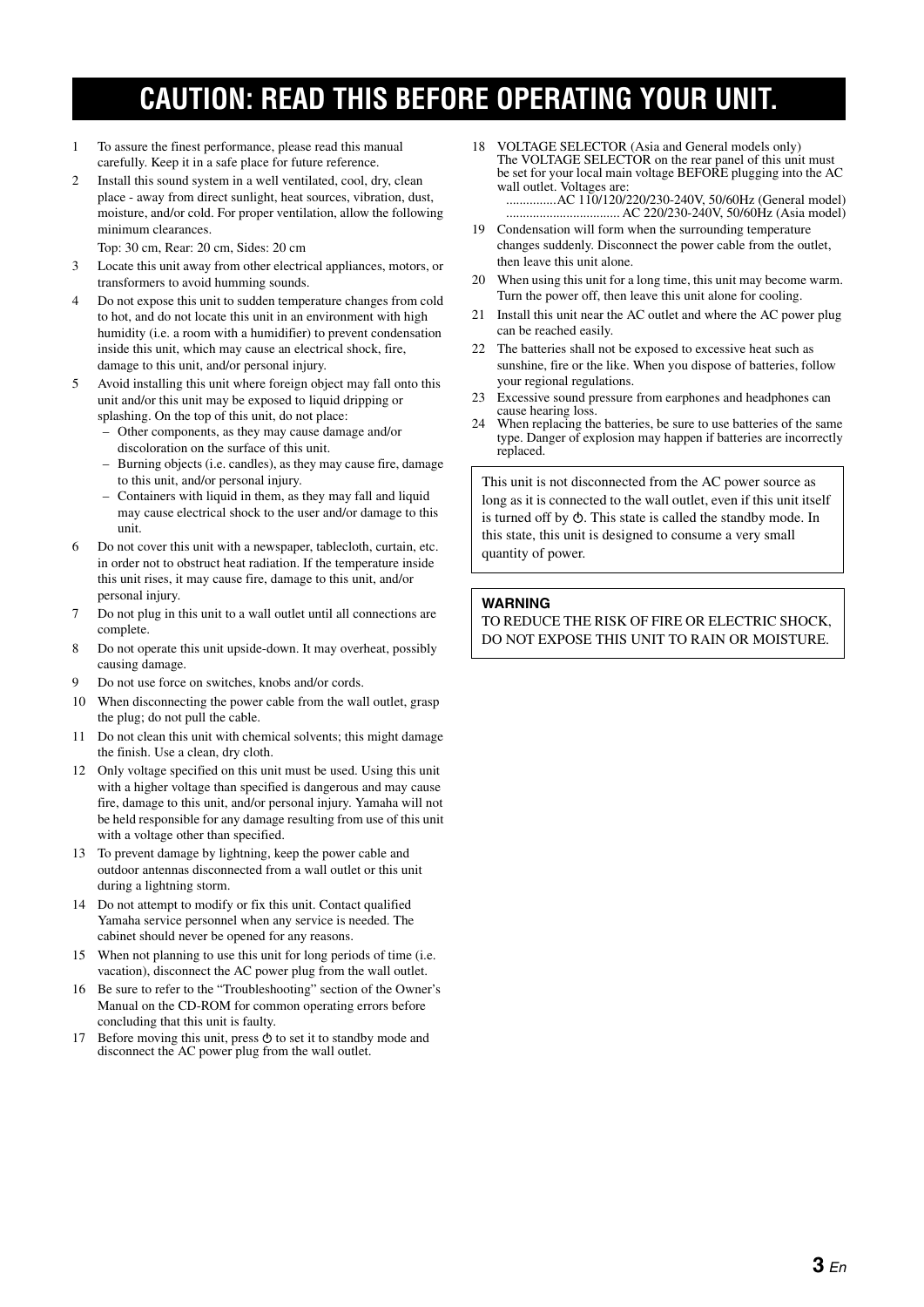#### **Notes on remote controls and batteries**

- Do not spill water or other liquids on the remote control.
- Do not drop the remote control.
- Do not leave or store the remote control in the following conditions:
	- places of high humidity, such as near a bath
	- places of high temperatures, such as near a heater or stove
	- places of extremely low temperatures
	- dusty places
- Insert the battery according to the polarity markings (+ and -).
- Change all batteries if you notice the following conditions:
	- the operation range of the remote control narrows
	- the transmit indicator does not flash or is dim
- If the batteries run out, immediately remove them from the remote control to prevent an explosion or acid leak.
- If you find leaking batteries, discard the batteries immediately, taking care not to touch the leaked material. If the leaked material comes into contact with your skin or gets into your eyes or mouth, rinse it away immediately and consult a doctor. Clean the battery compartment thoroughly before installing new batteries.
- Do not use old batteries together with new ones. This may shorten the life of the new batteries or cause old batteries to leak.
- Do not use different types of batteries (such as alkaline and manganese batteries) together. Specification of batteries may be different even though they look the same.
- Before inserting new batteries, wipe the compartment clean.
- If the remote control is without batteries for more than 2 minutes, or if exhausted batteries remain in the remote control, the contents of the memory may be cleared. In such a case, install new batteries and set the remote control code.
- Dispose of batteries according to your regional regulations.

#### **FOR CANADIAN CUSTOMERS**

To prevent electric shock, match wide blade of plug to wide slot and fully insert.

This Class B digital apparatus complies with Canadian ICES-003.

#### **POUR LES CONSOMMATEURS CANADIENS**

Pour éviter les chocs électriques, introduire la lame la plus large de la fiche dans la borne correspondante de la prise et pousser jusqu'au fond. Cet appareil numérique de la classe B est conforme à la norme NMB-003 du Canada.

#### **IMPORTANT**

Please record the serial number of this unit in the space below.

MODEL:

Serial No.:

The serial number is located on the rear of the unit. Retain this Owner's Manual in a safe place for future reference.

#### ■ **For U.K. customers**

If the socket outlets in the home are not suitable for the plug supplied with this appliance, it should be cut off and an appropriate 3 pin plug fitted. For details, refer to the instructions described below.

#### *Note*

The plug severed from the mains lead must be destroyed, as a plug with bared flexible cord is hazardous if engaged in a live socket outlet.

#### ■ **Special Instructions for U.K. Model**

#### **IMPORTANT**

THE WIRES IN MAINS LEAD ARE COLOURED IN ACCORDANCE WITH THE FOLLOWING CODE:

Blue: NEUTRAL Brown: LIVE

As the colours of the wires in the mains lead of this apparatus may not correspond with the coloured markings identifying the terminals in your plug, proceed as follows: The wire which is coloured BLUE must be connected to the terminal which is marked with the letter N or coloured BLACK. The wire which is coloured BROWN must be connected to the terminal which is marked with the letter L or coloured RED.

Making sure that neither core is connected to the earth terminal of the three pin plug.

### **We Want You Listening For A Lifetime**



Yamaha and the Electronic Industries Association's Consumer Electronics Group want you to get the most out of your equipment by playing it at a safe level. One that lets the sound come through loud and clear without annoying blaring or distortion – and, most importantly, without affecting your sensitive hearing. Since hearing damage from loud sounds is often undetectable until it is too late, Yamaha and the Electronic Industries Association's Consumer Electronics Group recommend you to avoid prolonged exposure from excessive volume levels.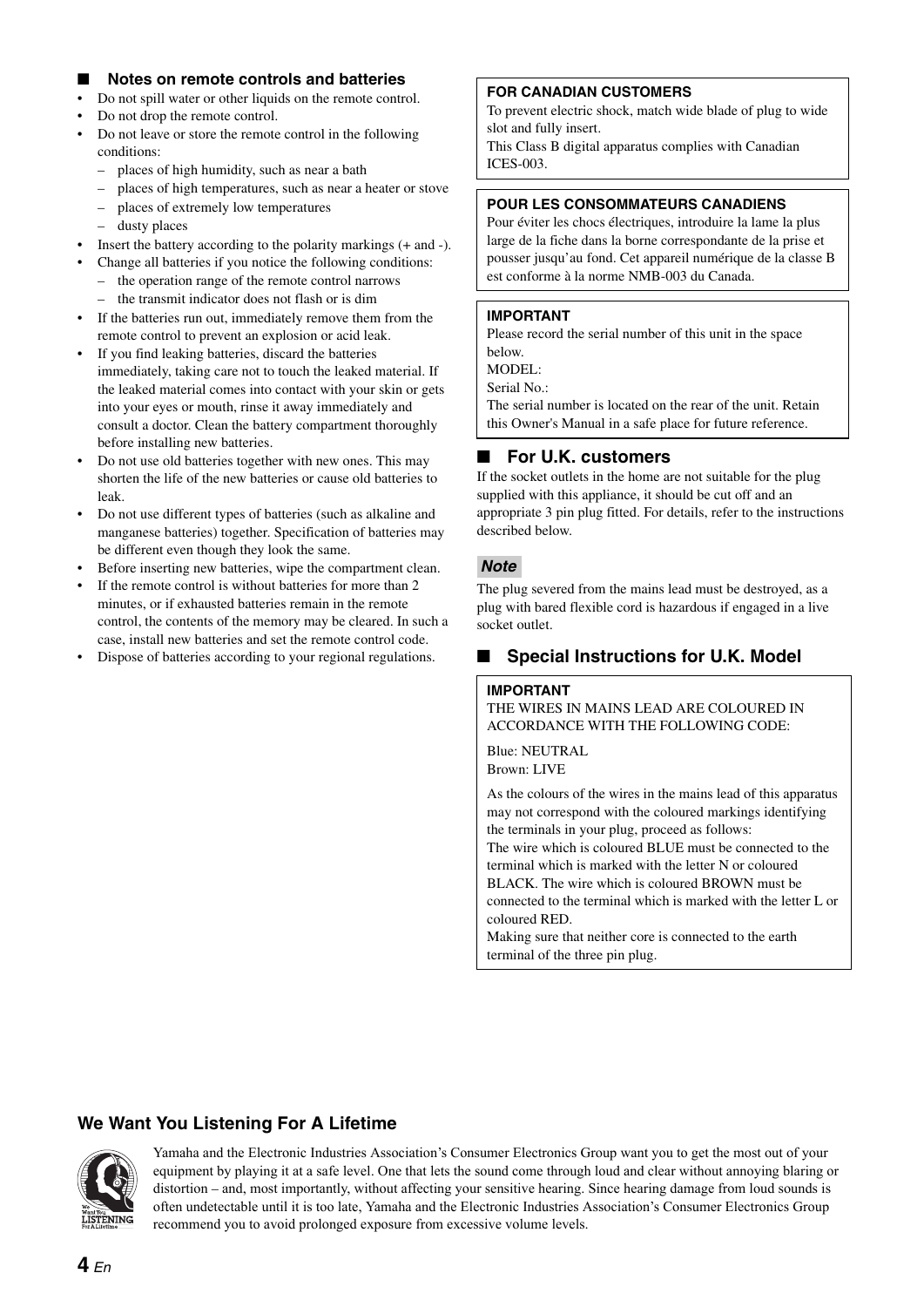### **Limited Guarantee for European Economic Area (EEA) and Switzerland**

Thank you for having chosen a Yamaha product. In the unlikely event that your Yamaha product needs guarantee service, please contact the dealer from whom it was purchased. If you experience any difficulty, please contact Yamaha representative office in your country. You can find full details on our website (**http://www.yamaha-hifi.com/** or **http://www.yamaha-uk.com/** for U.K. resident).

The product is guaranteed to be free from defects in workmanship or materials for a period of two years from the date of the original purchase. Yamaha undertakes, subject to the conditions listed below, to have the faulty product or any part(s) repaired, or replaced at Yamaha's discretion, without any charge for parts or labour. Yamaha reserves the right to replace a product with that of a similar kind and/or value and condition, where a model has been discontinued or is considered uneconomic to repair.

#### **Conditions**

- 1 The original invoice or sales receipt (showing date of purchase, product code and dealer's name) MUST accompany the defective product, along with a statement detailing the fault. In the absence of this clear proof of purchase, Yamaha reserves the right to refuse to provide free of charge service and the product may be returned at the customer's expense.
- 2 The product MUST have been purchased from an AUTHORISED Yamaha dealer within the European Economic Area (EEA) or Switzerland.<br>3 The product must not have been the subject of any modifications or alterations, unless autho
- 3 The product must not have been the subject of any modifications or alterations, unless authorised in writing by Yamaha.
- 4 The following are excluded from this guarantee:
	- a. Periodic maintenance and repair or replacement of parts due to normal wear and tear.
		- b. Damage resulting from:
		- (1) Repairs performed by the customer himself or by an unauthorised third party.
		- (2) Inadequate packaging or mishandling, when the product is in transit from the customer. Please note that it is the customer's responsibility to ensure the product is adequately packaged when returning the product for repair.
		- (3) Misuse, including but not limited to (a) failure to use the product for its normal purpose or in accordance with Yamaha's instructions on the proper use, maintenance and storage, and (b) installation or use of the product in a manner inconsistent with the technical or safety standards in force in the country where it is used.
		- (4) Accidents, lightning, water, fire, improper ventilation, battery leakage or any cause beyond Yamaha's control.
		- (5) Defects of the system into which this product is incorporated and/or incompatibility with third party products.
		- (6) Use of a product imported into the EEA and/or Switzerland, not by Yamaha, where that product does not conform to the technical or safety standards of the country of use and/or to the standard specification of a product sold by Yamaha in the EEA and/or Switzerland.
- 5 Where the guarantee differs between the country of purchase and the country of use of the product, the guarantee of the country of use shall apply.
- 6 Yamaha may not be held responsible for any losses or damages, whether direct, consequential or otherwise, save for the repair or replacement of the product.
- 7 Please backup any custom settings or data, as Yamaha may not be held responsible for any alteration or loss to such settings or data.
- 8 This guarantee does not affect the consumer's statutory rights under applicable national laws in force or the consumer's rights against the dealer arising from their sales/purchase contract.

### **Information for Users on Collection and Disposal of Old Equipment and Used Batteries**



These symbols on the products, packaging, and/or accompanying documents mean that used electrical and electronic products and batteries should not be mixed with general household waste. For proper treatment, recovery and recycling of old products and used batteries, please take them to applicable collection points, in accordance with your national legislation and the Directives 2002/96/EC and 2006/66/EC.



By disposing of these products and batteries correctly, you will help to save valuable resources and prevent any potential negative effects on human health and the environment which could otherwise arise from inappropriate waste handling.



For more information about collection and recycling of old products and batteries, please contact your local municipality, your waste disposal service or the point of sale where you purchased the items.



#### **[Information on Disposal in other Countries outside the European Union]**

These symbols are only valid in the European Union. If you wish to discard these items, please contact your local authorities or dealer and ask for the correct method of disposal.

#### **Note for the battery symbol (bottom two symbol examples):**

This symbol might be used in combination with a chemical symbol. In this case it complies with the requirement set by the Directive for the chemical involved.